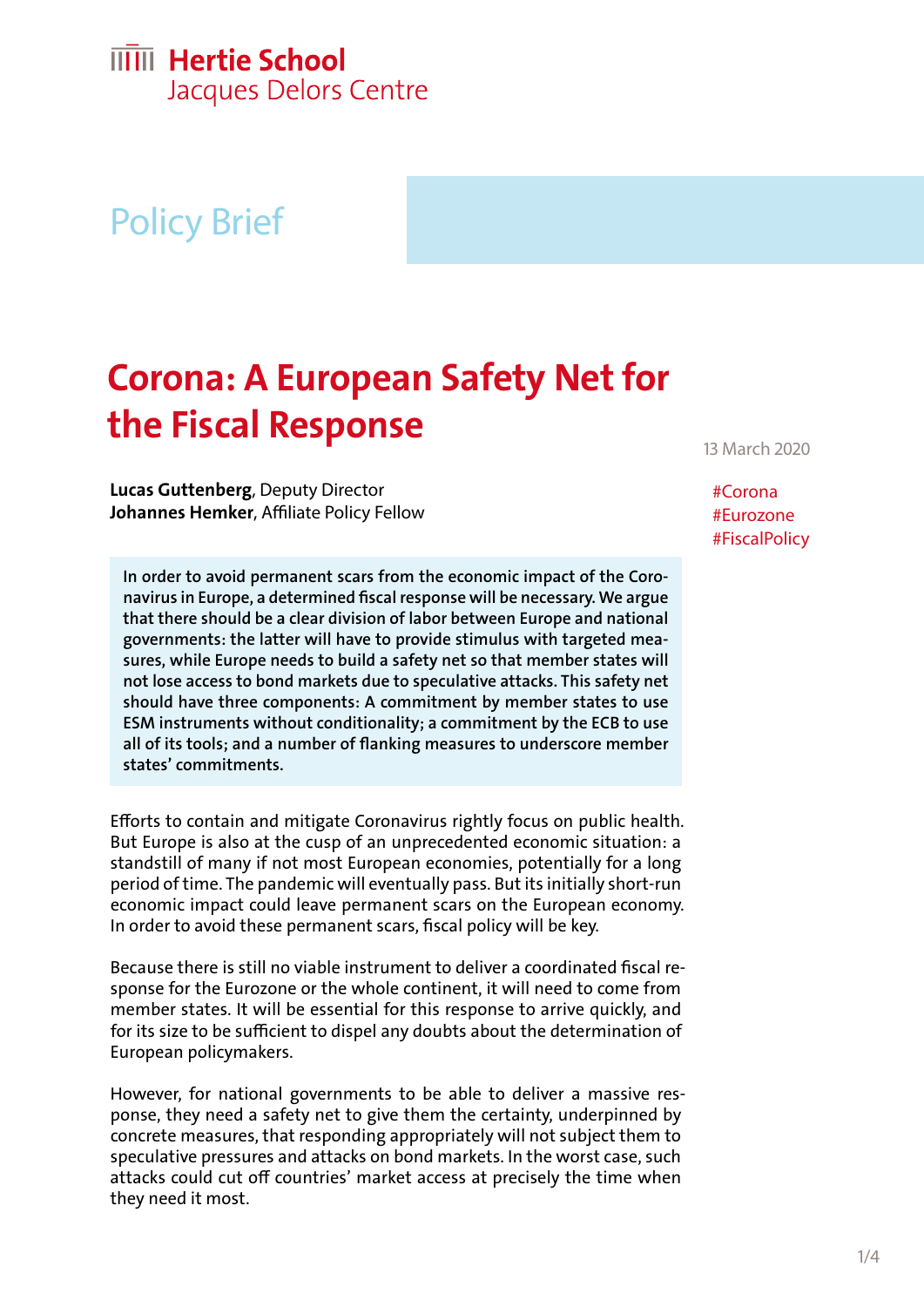## **IIIII** Hertie School Jacques Delors Centre

Such a safety net for EU member states' fiscal response to the pandemic should consist of three layers:

- A clear commitment by governments to use all European Stability Mechanism (ESM) instruments necessary to ensure market access of all member states;
- A clear commitment by the European Central Bank (ECB) to use all its instruments to prevent fragmentation of bond markets marked by rising differences (spreads) in interest rates between countries;
- A clear commitment by member states to a package of flanking measures consisting of a swift implementation of the backstop to the Single Resolution Fund for banks, an insurance for social security schemes, and a co-financing instrument at the European Investment Bank (EIB) to safeguard private sector liquidity.

#### A clear distribution of labor between Europe and its member states

The economic impact of the virus will be messy and manifold as the virus affects both the supply and the demand side of the economy. Accordingly, appropriate fiscal and monetary policy responses will have to be different from what they would be in a normal cyclical downturn. A number of excellent publications already provide a very helpful and comprehensive overview of possible measures. $1$ 

These point to an emerging consensus that policy action is necessary along four lines:

- Companies need liquidity to stay afloat in the short run as their revenues tumble due to quarantine measures and the interruption of supply chains.
- Employees and the self-employed need support when they have to stay home and/or if their employers have to reduce working hours.
- Banks need a backstop so that they can continue to provide liquidity to the real economy
- The economy will need a timely demand-side boost in order to reduce the loss of output

Since the last crisis, we have not managed to establish any instruments or vehicles at the European level to deliver on any of the aggregate fiscal measures that are needed, despite the fact that there were numerous proposals for such instruments. But now that ship has sailed: a functioning fiscal policy tool will not be built on short notice.

An appropriate fiscal policy response will therefore require a clear division of labor. member states will need to provide fiscal stimulus without holding back. And the European level, i.e. EU institutions and member states collectively, will need to enable member states to follow through without real or perceived threats of speculative attacks. This requires both a guarantee for member states' bond market access and for the stability of their banking systems.

### A "national but coordinated" response

At the European Council on March 26th and 27th, member states should commit to a sizeable discretionary fiscal stimulus. The coordinated fiscal stimulus of 2008 was 1.5% of GDP and a similar order of magnitude would likely be required here.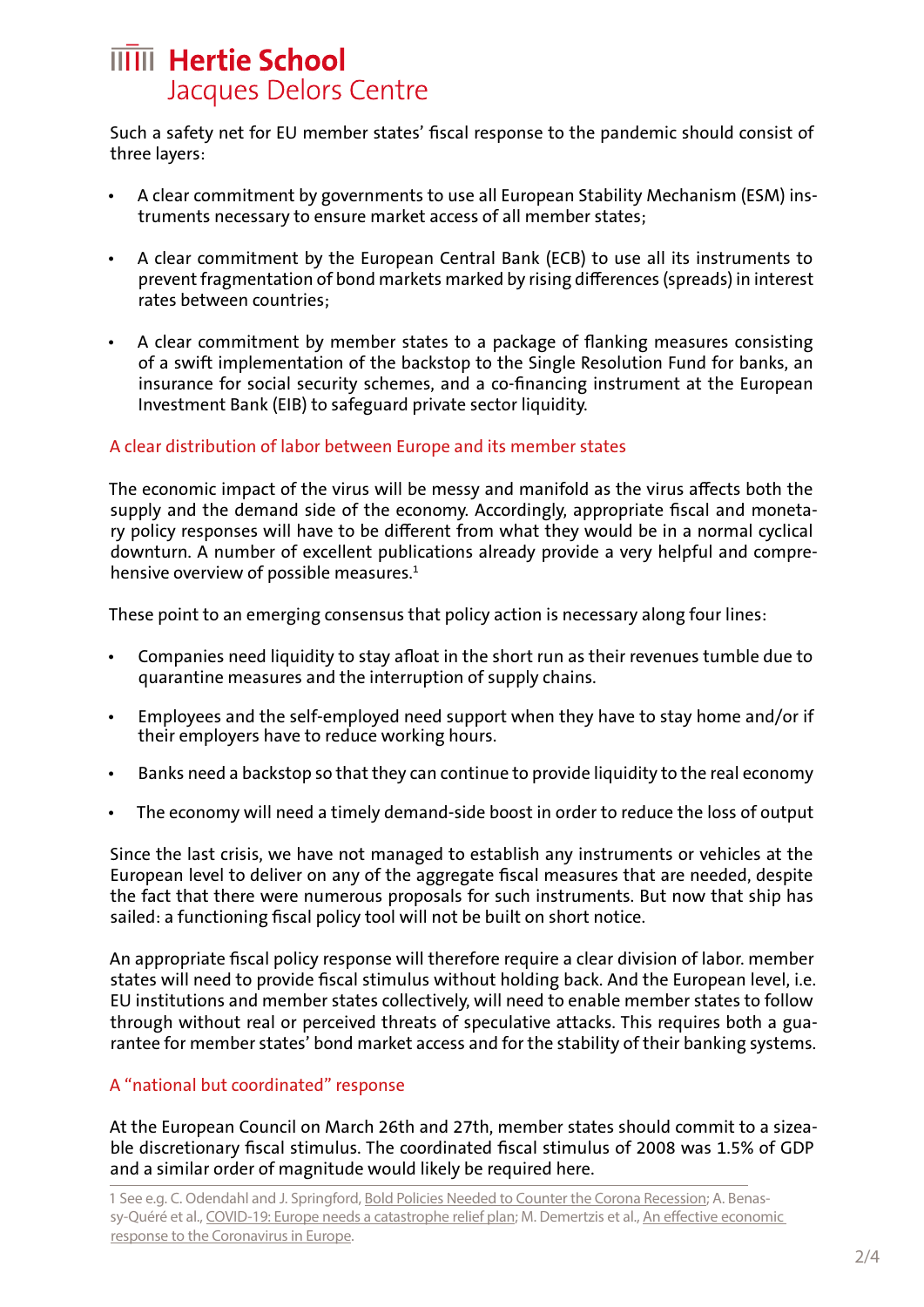### **IIIII** Hertie School Jacques Delors Centre

All governments should be able to deploy these ambitious measures irrespective of their current debt level, for three distinct reasons. First, the measures will be as temporary as the pandemic. Second, the cost of the measures is very likely to be significantly smaller than the losses incurred in a deeper crisis that would permanently wipe out production capacity and human capital. Third, in Europe's integrated economies, measures will spill over between member states. Therefore, governments should have a keen interest in ensuring that their neighbors and trading partners also deliver a forceful response to avoid a deeper recession.

The European level can immediately support them by clarifying that European rules will not constrain national action:

- The Commission should make clear that state aid rules will not constrict policy action. The virus is clearly an "exceptional occurrence" in the sense of Article 107 TFEU which allows for state aid to remedy the impact of such an event.
- The Commission should also clearly state that the virus is an "event outside of the control of the Member State" as provided for in the fiscal rules so that the rules do not constrain temporary measures to fight the impact of the virus. And what is more, the pandemic will lead to a downturn in the whole of the EU. Therefore, the escape clause of the Stability and Growth Pact should be immediately triggered.

This is the bare minimum EU institutions can do to support the member states. But such a blank cheque does not amount to a truly common response.

#### A safety net for national fiscal responses

As the reactions to ECB President Lagarde's press conference on March 12th showed, government bond markets are very volatile and could easily turn on individual member states. This is a problem for two related yet distinct reasons:

- First, increased market pressures could cause governments to hold back on a forceful and fast fiscal response for fear of losing market access.
- Second, there is a real threat that governments will come under market pressure if left to fend for themselves. Especially for large member states, it might be too late to save them once they do lose market access. This would result in the unraveling of the Eurozone with devastating economic consequences.

For both of these reasons, Europe needs to do more than giving a blank cheque to member states. A safety net that would enable governments to deliver the appropriate fiscal policy response should consist of three steps:

1. Member states should send a clear and unequivocal message that they want all govern ments to deliver a forceful fiscal policy response regardless of their current fiscal situation, and that they are ready to use all available ESM instruments to ensure the necessa ry market access. Should member states lose market access, it will not be because of po licy mistakes, but because of the Corona pandemic. Therefore, they should get full access to the ESM without losing any of their sovereignty in this crisis and hence should not face any conditionality. Specifically, member states could point to the precautionary cre dit lines available under the ESM treaty. The biggest advantage we have compared to the great financial crisis is that today we have the instruments in place to guarantee market access. But their effectiveness depends on the political will to actually use them in times of need.